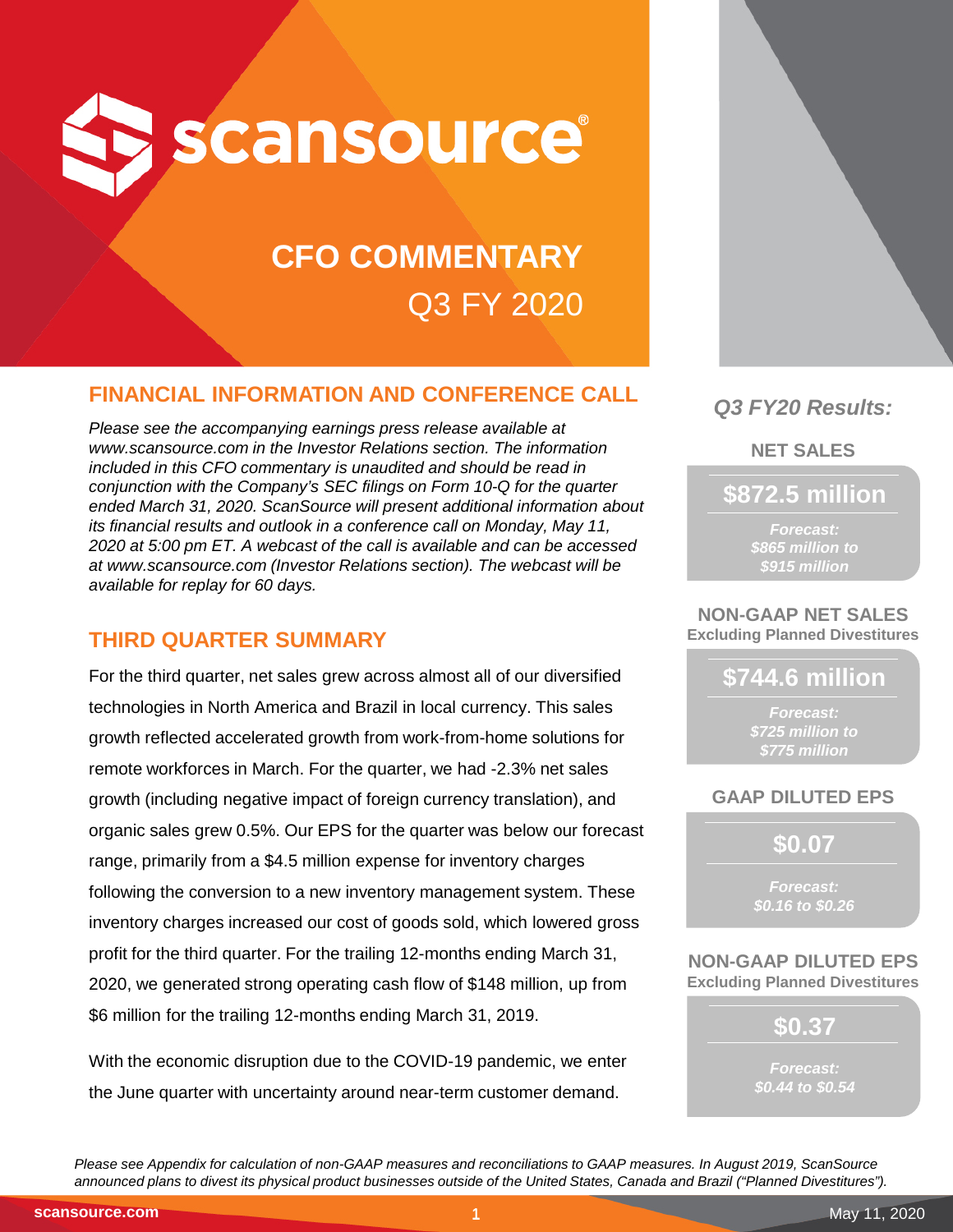

## **QUARTERLY HIGHLIGHTS**

| \$ in millions, except EPS     | <b>Q3 FY20</b> | <b>Q2 FY20</b> | <b>Q3 FY19</b> | Y/Y<br>Change |
|--------------------------------|----------------|----------------|----------------|---------------|
| Net sales                      | \$872.5        | \$989.5        | \$893.4        | $-2%$         |
| Non-GAAP net sales             | \$744.6        | \$833.7        | \$752.8        | $-1%$         |
| Gross profit                   | \$94.8         | \$113.9        | \$110.0        | -14%          |
| Gross profit margin %          | 10.9%          | 11.5%          | 12.3%          | $-145$ bps    |
| Non-GAAP gross profit          | \$84.6         | \$98.4         | \$95.8         | $-12%$        |
| Non-GAAP gross profit margin % | 11.4%          | 11.8%          | 12.7%          | -136 bps      |
| Operating income               | \$6.3          | \$18.5         | \$18.8         | $-66%$        |
| Operating income %             | 0.7%           | 1.9%           | 2.1%           | $-138$ bps    |
| Non-GAAP operating income      | \$14.8         | \$28.6         | \$30.6         | $-52\%$       |
| Non-GAAP operating income %    | 2.0%           | 3.4%           | 4.1%           | $-208$ bps    |
| <b>GAAP</b> net income         | \$1.7          | \$11.4         | \$11.7         | $-85%$        |
| Non-GAAP net income            | \$9.3          | \$19.5         | \$20.6         | $-55%$        |
| <b>GAAP diluted EPS</b>        | \$0.07         | \$0.45         | \$0.45         | $-84%$        |
| Non-GAAP diluted EPS           | \$0.37         | \$0.77         | \$0.80         | $-54%$        |

- Net sales of \$872.5 million (-2% Y/Y)
	- Non-GAAP net sales of \$744.6 million (-1% Y/Y), includes \$13 million negative foreign currency impact
	- Organic growth up 0.5% Y/Y with growth across most technologies in North America and Brazil
- Gross profit margin of 10.9% and non-GAAP gross profit margin of 11.4%
	- \$4.5 million expense for inventory charges following conversion to a new inventory management system and lower vendor program recognition
- Operating income margin of 0.7% and non-GAAP operating income margin of 2.0%
- Higher than planned effective tax rate for the quarter
	- Impact of lowered forecasted earnings and changes in the geographical mix
- GAAP diluted EPS of \$0.07 and non-GAAP diluted EPS of \$0.37

*Organic growth, a non-GAAP measure, reflects reported sales growth, excluding Planned Divestitures less impacts from foreign currency translation and acquisitions. Non-GAAP net sales and non-GAAP gross profit exclude Planned Divestitures. Non-GAAP operating income, non-GAAP net income, and non-GAAP diluted EPS exclude amortization of intangibles, change in fair value of contingent consideration, acquisition/divestiture costs, impact of Planned Divestitures, and other non-GAAP items.*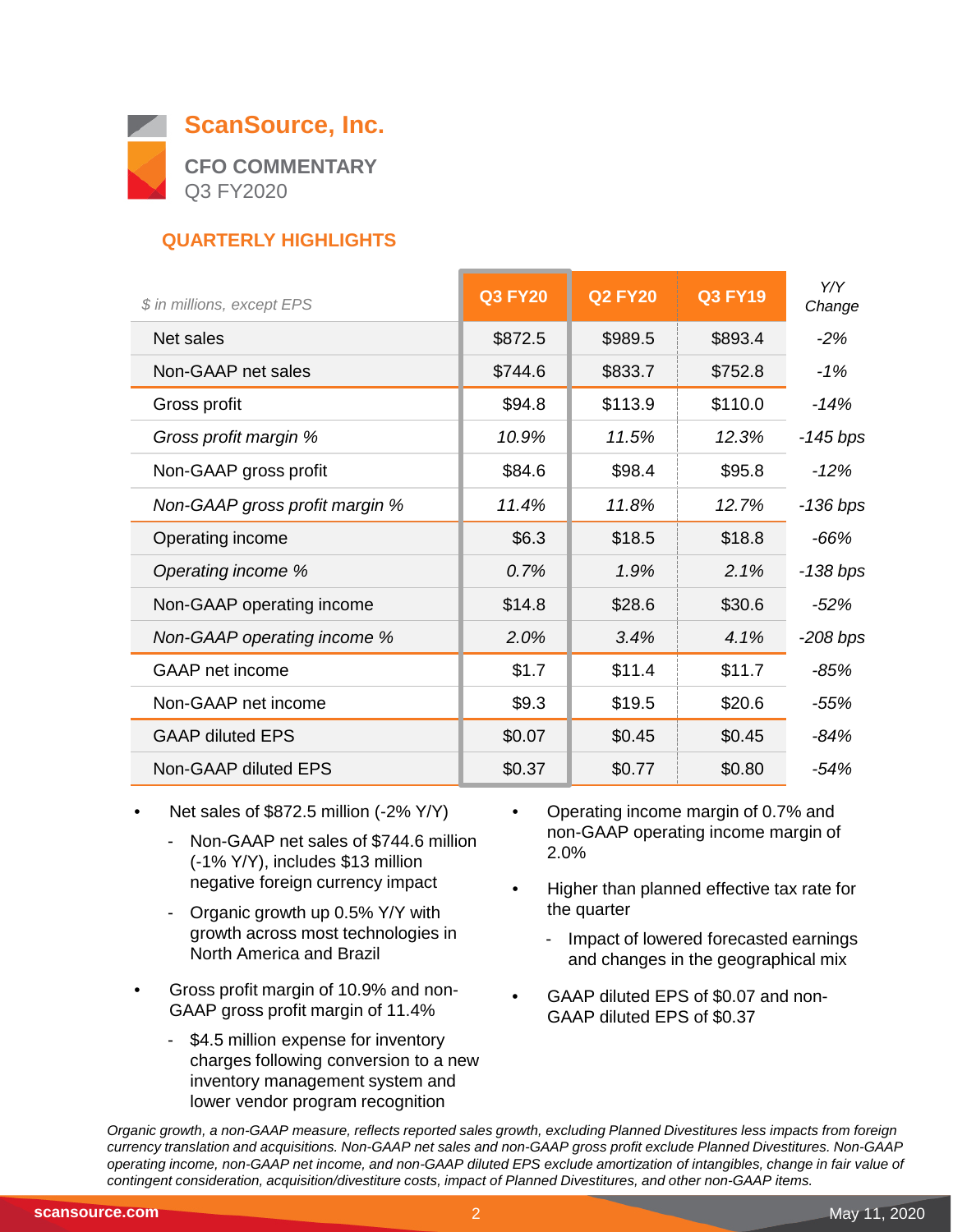

## **WORLDWIDE BARCODE, NETWORKING & SECURITY**

| \$ in millions                 | <b>Q3 FY20</b> | <b>Q2 FY20</b> | <b>Q3 FY19</b> |
|--------------------------------|----------------|----------------|----------------|
| Net sales                      | \$583.6        | \$686.2        | \$596.9        |
| Non-GAAP net sales             | \$489.2        | \$575.0        | \$496.7        |
| Gross profit                   | \$48.6         | \$60.1         | \$61.6         |
| Gross profit margin %          | 8.3%           | 8.8%           | 10.3%          |
| Non-GAAP gross profit          | \$41.9         | \$51.1         | \$52.6         |
| Non-GAAP gross profit margin % | 8.6%           | 8.9%           | 10.6%          |
| Operating income               | \$3.9          | \$14.1         | \$16.9         |
| Operating income %             | 0.7%           | 2.1%           | 2.8%           |
| Non-GAAP operating income      | \$5.3          | \$15.3         | \$18.2         |
| Non-GAAP operating income %    | $1.1\%$        | 2.7%           | 3.7%           |

**Net Sales***, \$ in millions*

**Y/Y Growth -2.2%** *Y/Y Organic Growth -0.8%*



- Net sales of \$583.6 million, down 2.2% Y/Y
	- Organic growth down 0.8% Y/Y
	- Growth across almost all our diversified technologies in North America, except for one supplier's premise-based business
- Gross profit margin of 8.3% and non-GAAP gross profit margin of 8.6%
	- \$3.1 million expense for inventory charges following conversion to a new inventory management system
	- Higher vendor program recognition related to tariffs in prior year quarter
- Operating income margin of 0.7% and non-GAAP operating income margin of 1.1%, primarily from lower gross profits

*Organic growth, a non-GAAP measure, reflects reported sales growth, excluding Planned Divestitures less impacts from foreign currency translation and acquisitions. Non-GAAP net sales and non-GAAP gross margin exclude Planned Divestitures. Non-GAAP operating income excludes amortization of intangibles, impact of Planned Divestitures, and restructuring costs.*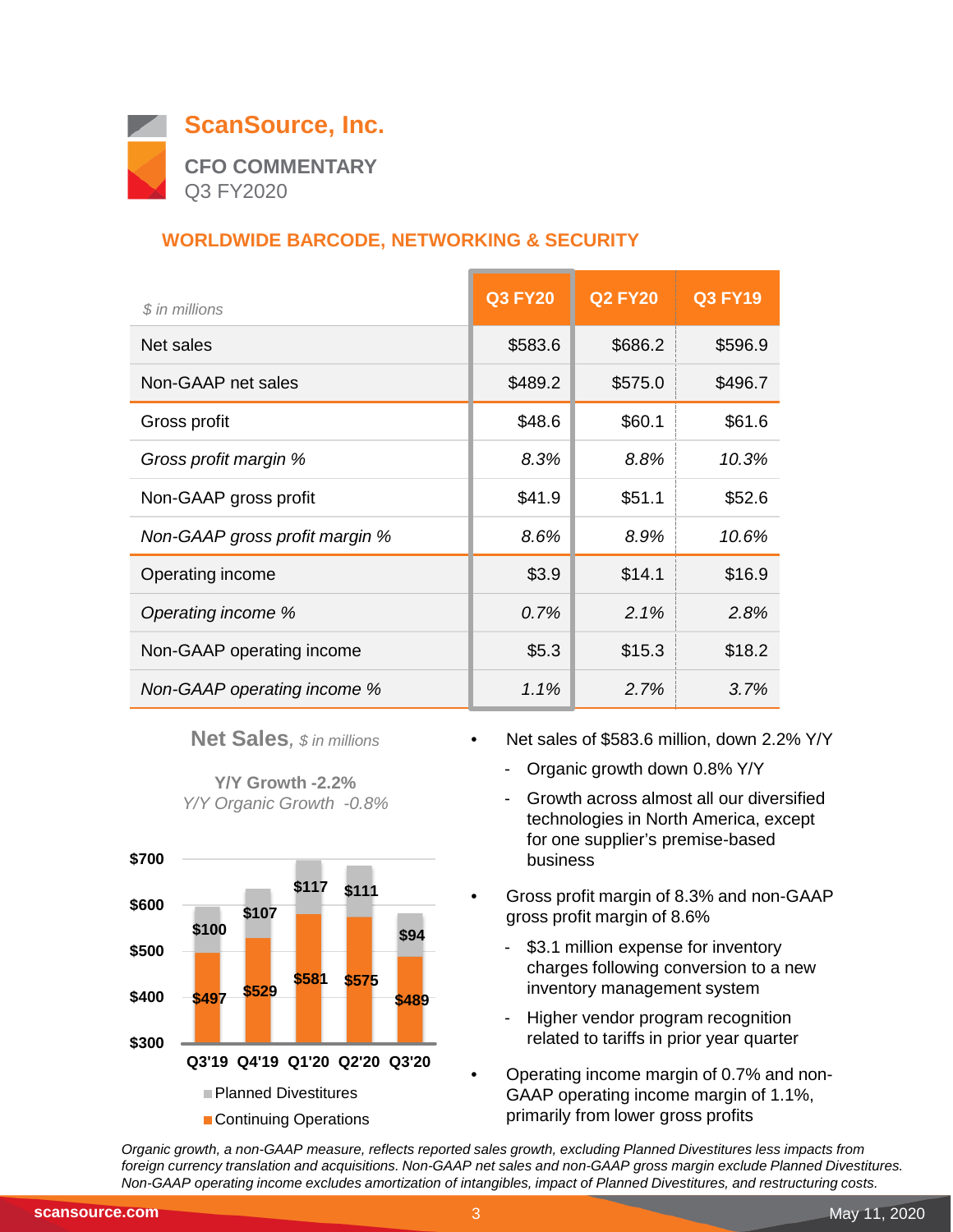

## **WORLDWIDE COMMUNICATIONS & SERVICES**

| \$ in millions                     | <b>Q3 FY20</b> | <b>Q2 FY20</b> | <b>Q3 FY19</b> |
|------------------------------------|----------------|----------------|----------------|
| Net sales                          | \$288.8        | \$303.3        | \$296.4        |
| Non-GAAP net sales                 | \$255.4        | \$258.7        | \$256.1        |
| Gross profit                       | \$46.2         | \$53.7         | \$48.5         |
| Gross profit margin                | 16.0%          | 17.7%          | 16.3%          |
| Non-GAAP gross profit              | \$42.7         | \$47.3         | \$43.2         |
| Non-GAAP gross profit margin %     | 16.7%          | 18.3%          | 16.9%          |
| Operating income                   | \$3.2          | \$5.6          | \$2.2          |
| Operating income %                 | 1.1%           | 1.8%           | 0.7%           |
| Non-GAAP operating income          | \$9.5          | \$13.3         | \$12.4         |
| Non-GAAP operating <i>income</i> % | 3.7%           | 5.1%           | 4.8%           |

**Net Sales***, \$ in millions*

**Y/Y Growth -2.6%** *Y/Y Organic Growth 2.9%*



- Net sales of \$288.8 million, down 2.6% Y/Y
	- Organic growth of 2.9% Y/Y, driven by growth in Brazil in local currency; accelerated growth for work-from-home solutions in March
	- Intelisys net sales increased 12% Y/Y
	- Changed revenue recognition for intY to net
- Gross profit margin of 16.0% (down 34 bps) and non-GAAP gross margin of 16.7% (down 14 bps)
	- \$1.4 million expense for inventory charges following conversion to a new inventory management system
- Operating income margin of 1.1% (up 38 bps); non-GAAP operating income margin of 3.7% (down 112 bps)

*Organic growth, a non-GAAP measure, reflects reported sales growth, excluding Planned Divestitures less impacts from*  foreign currency translation and acquisitions. Non-GAAP net sales and non-GAAP gross margin exclude Planned *Divestitures. Non-GAAP operating income excludes amortization of intangibles, change in fair value of contingent consideration, impact of Planned Divestitures, and restructuring costs.* $\overline{\phantom{0}}$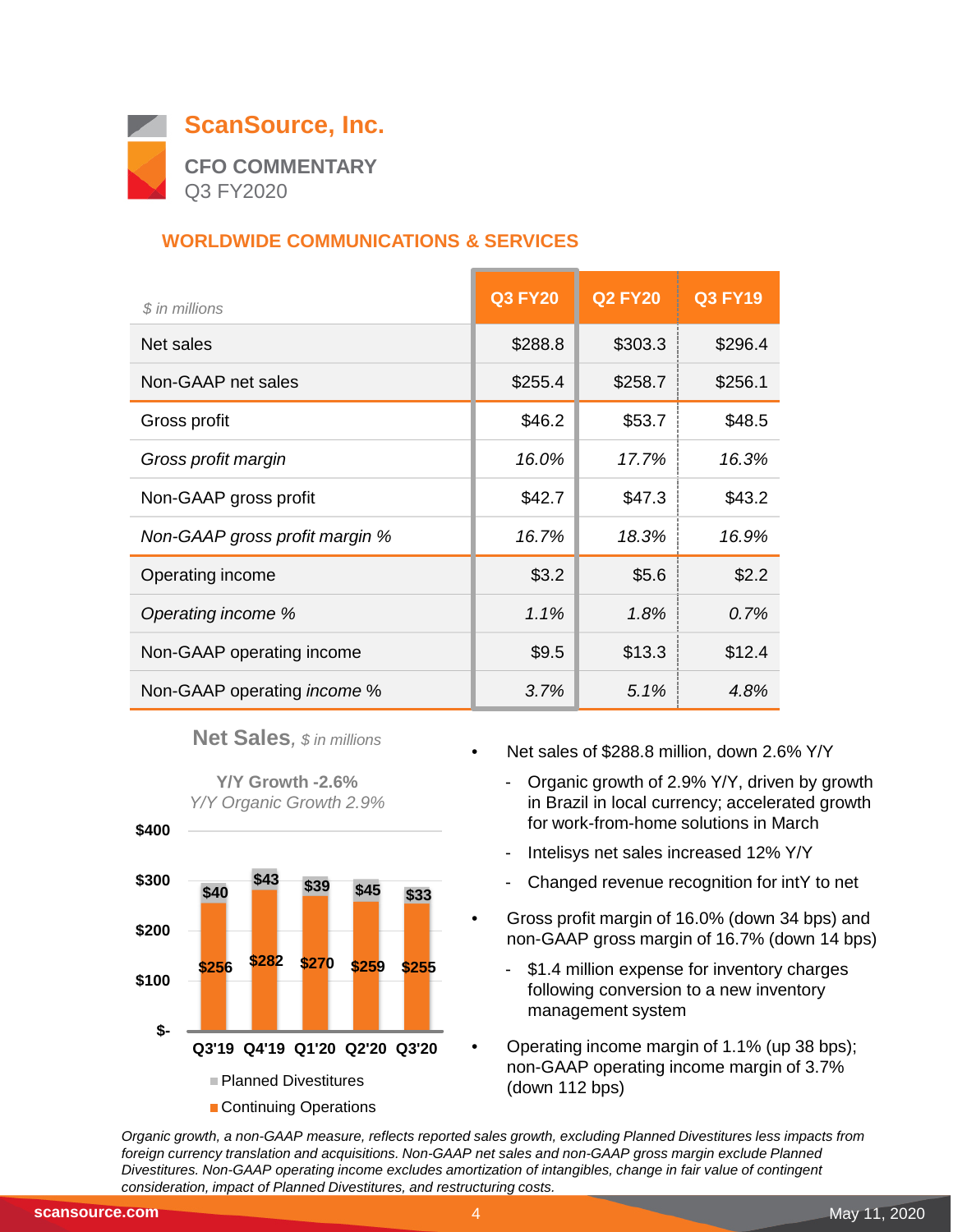

## **WORKING CAPITAL**

| \$ in millions                         | <b>Q3 FY20</b> | <b>Q2 FY20</b> | <b>Q3 FY19</b> |
|----------------------------------------|----------------|----------------|----------------|
| Accounts receivable (Q/E)              | \$618.8        | \$645.3        | \$597.3        |
| Days sales outstanding in receivables* | 64             | 59             | 60             |
| Inventory (Q/E)                        | \$666.5        | \$743.0        | \$760.7        |
| Inventory turns                        | 4.4            | 4.8            | 4.3            |
| Accounts payable (Q/E)                 | \$608.4        | \$672.9        | \$585.1        |
| Paid for inventory days*               | 14.1           | 13.8           | 24.2           |
| Working capital (Q/E) (AR+INV-AP)      | \$676.8        | \$715.3        | \$772.9        |

*\* Excludes the impact of Intelisys for all periods; paid for inventory days represent Q/E inventory days less Q/E accounts payable days*

- Working capital of \$676.8 million, down 5% Q/Q and down 12% Y/Y
	- Lower level of working capital investment
	- Working capital at 3/31/20 for the Planned Divestitures decreased to \$155.5 million, down \$49.4 million from \$204.9 million at 6/30/19
- Days sales outstanding in receivables of 64 days
	- Primarily due to timing of sales
- Inventory turns of 4.4x; slower-thanexpected range
	- Inventory down 10% Q/Q and 12% Y/Y
- Paid for inventory days of 14.1 reflect timing of accounts payable

 $\overline{\phantom{0}}$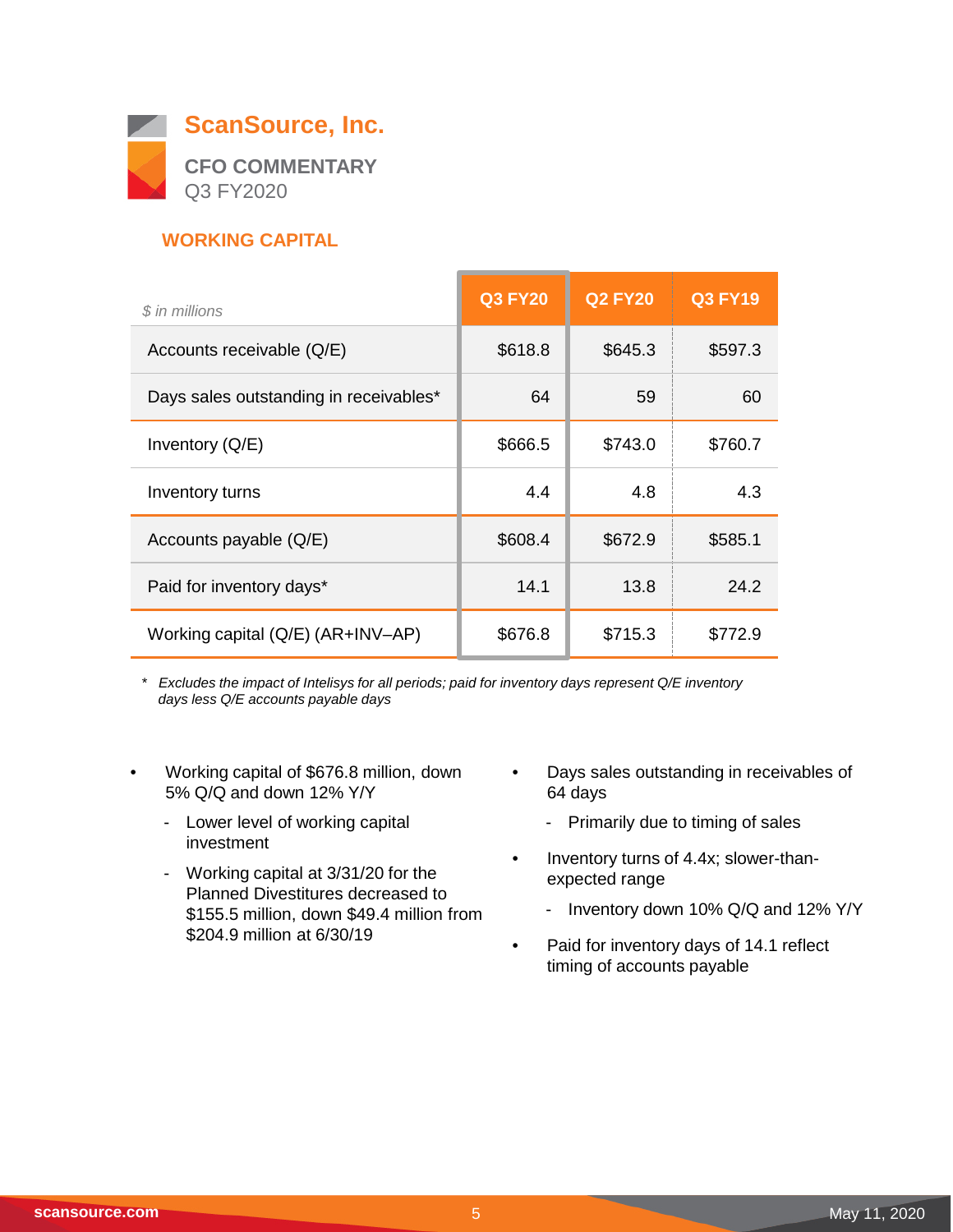

## **CASH FLOW AND BALANCE SHEET HIGHLIGHTS**

| \$ in millions                                             | <b>Q3 FY20</b> | <b>Q2 FY20</b> | <b>Q3 FY19</b> |
|------------------------------------------------------------|----------------|----------------|----------------|
| Adjusted EBITDA (QTR)*                                     | \$19.9         | \$33.1         | \$35.5         |
| Adjusted ROIC (QTR)*                                       | 6.1%           | 9.9%           | 11.4%          |
| Operating cash flow (QTR)                                  | \$32.0         | \$71.1         | \$27.2         |
| Operating cash flow, trailing 12 months                    | \$147.5        | \$142.7        | \$6.5          |
| Cash and cash equivalents (Q/E)                            | \$34.6         | \$42.0         | \$20.4         |
| Debt $(Q/E)$                                               | \$320.6        | \$357.7        | \$347.7        |
| Net debt to adjusted EBITDA, trailing 12 months*           | 2.4x           | 2.3x           | 2.2x           |
| Shares repurchased $-$ # of shares (QTR)                   | --             |                |                |
| Shares repurchased - dollars (QTR)                         | --             |                |                |
| Remaining share repurchase authorization<br>(as of $Q/E$ ) | --             | --             | \$99.4         |

*\* Excludes non-GAAP adjustments and change in fair value of contingent consideration*

- Adjusted EBITDA of \$19.9 million, down 44% Y/Y, primarily from lower gross profit, including the \$4.5 million expense for inventory charges
- Adjusted return on invested capital of 6.1% for the quarter
- Operating cash flow of \$32.0 million for the quarter and \$147.5 million for the trailing 12 months
	- Earnings from our business and lower

working capital Q/Q

- Cash and cash equivalent balances of \$35 million at 3/31/20, including \$26 million held outside of the U.S.
- Net debt to trailing 12-month adjusted EBITDA is 2.4x (target range:1.5x to 2.5x)

 $\overline{\phantom{0}}$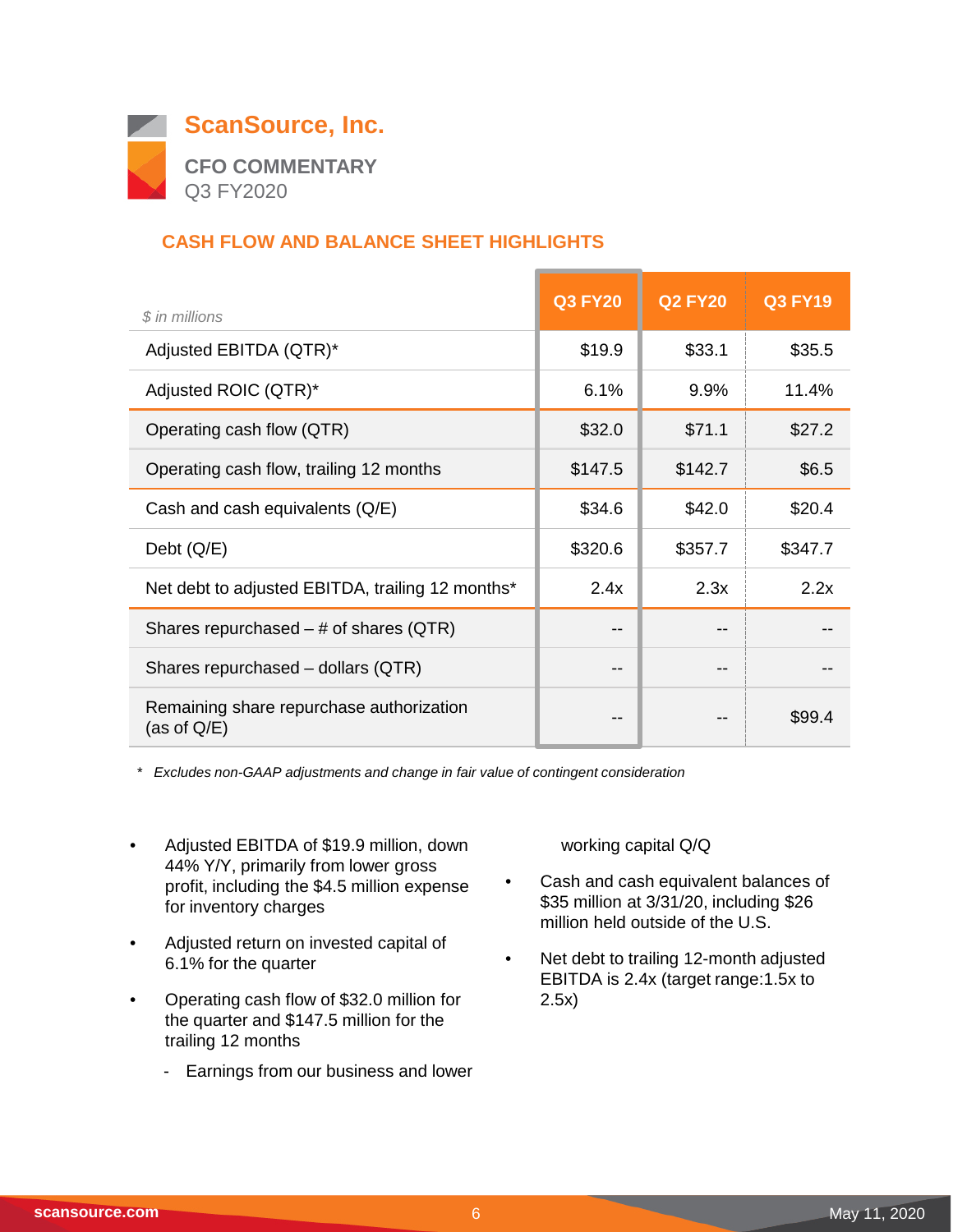

#### **FORWARD-LOOKING STATEMENTS**

This CFO Commentary contains certain comments that are "forward-looking" statements, including statements about Planned Divestitures, impact of the COVID-19 pandemic and our operating strategies that involve plans, strategies, economic performance and trends, projections, expectations, costs or beliefs about future events and other statements that are not descriptions of historical facts. Forwardlooking information is inherently subject to risks and uncertainties.

Any number of factors could cause actual results to differ materially from anticipated or forecasted results, including but not limited to, our ability to complete the Planned Divestitures on acceptable terms or at all, changes in our operating strategy, the impact of COVID-19 pandemic on our operations and financial condition, changes in interest and exchange rates and regulatory regimes impacting our international operations, the impact of tax reform laws, the failure of acquisitions to meet our expectations, the failure to manage and implement our organic growth strategy, credit risks involving our larger customers and vendors, termination of our relationship with key vendors or a significant modification of the terms under which we operate with a key vendor, the decline in demand for the products and services that we provide, reduced prices for the products and services that we provide due both to competitor and customer actions, and other factors set forth in the "Risk Factors" contained in our annual report on Form 10-K for the year ended June 30, 2019 and our quarterly report on Form 10-Q for the quarter ended March 31, 2020, filed with the Securities and Exchange Commission ("SEC").

Although ScanSource believes the expectations in its forward-looking statements are reasonable, it cannot guarantee future results, levels of activity, performance or achievement. ScanSource disclaims any obligation to update or revise any forwardlooking statements, whether as a result of new information, future events, or otherwise, except as may be required by law.

#### **NON-GAAP FINANCIAL INFORMATION**

In addition to disclosing results that are determined in accordance with United States Generally Accepted Accounting Principles ("GAAP"), the Company also discloses certain non-GAAP measures, including non-GAAP operating income, non-GAAP operating income margin, non-GAAP net income, non-GAAP diluted EPS, non-GAAP net sales, non-GAAP gross profit, non-GAAP gross margin, adjusted EBITDA, ROIC and net sales excluding the Planned Divestitures less impacts from foreign currency translation and acquisitions (organic growth). A reconciliation of the Company's non-GAAP financial information to GAAP financial information is provided in the Appendix and in the Company's Form 8-K, filed with the SEC, with the quarterly earnings press release for the period indicated.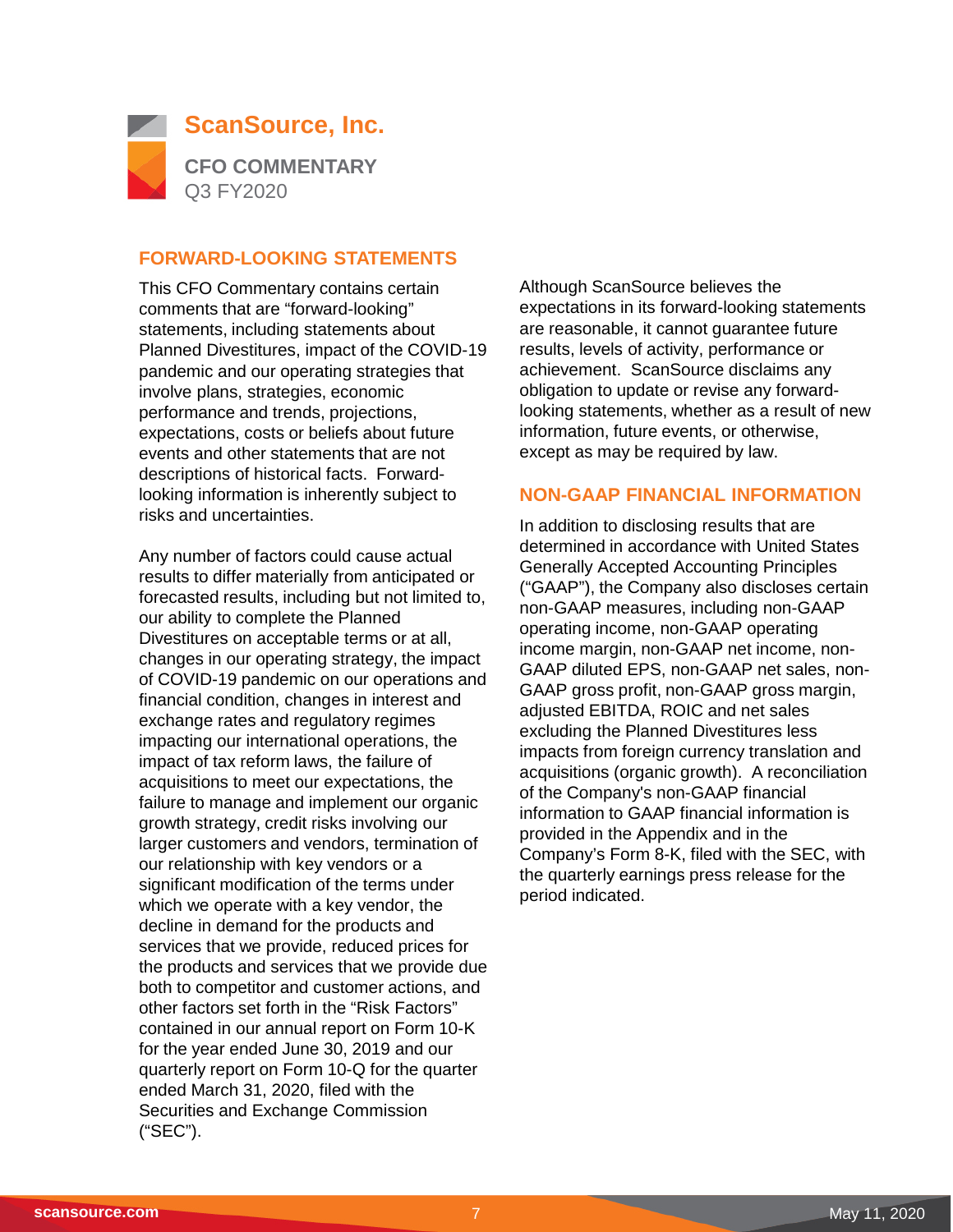#### **APPENDIX: RECONCILIATIONS FOR NON-GAAP FINANCIAL INFORMATION**

#### **Operating Income, Pre-Tax Income, Net Income & EPS - QTR**

| (\$ in thousands)  |                                           |         |                                       |                               |                                                           |                          |                                                               | Quarter ended March 31, 2020 |                      |                          |                                                    |              |                            |         |
|--------------------|-------------------------------------------|---------|---------------------------------------|-------------------------------|-----------------------------------------------------------|--------------------------|---------------------------------------------------------------|------------------------------|----------------------|--------------------------|----------------------------------------------------|--------------|----------------------------|---------|
|                    | <b>Reported</b><br><b>GAAP</b><br>measure |         | Intangible<br>amortization<br>expense |                               | Change in fair<br>value of<br>contingent<br>consideration |                          | Acquisition,<br>divestiture and<br>restructuring<br>costs (a) |                              | Tax recovery.<br>net |                          | Impact of<br><b>Planned</b><br><b>Divestitures</b> |              | <b>Non-GAAP</b><br>measure |         |
| Net sales          | \$                                        | 872.483 | \$                                    | $\overbrace{\phantom{12333}}$ | \$                                                        | $\overline{\phantom{m}}$ | \$                                                            |                              | \$                   | $\overline{\phantom{0}}$ | \$                                                 | (127,875) \$ |                            | 744,608 |
| Gross profit       |                                           | 94,809  |                                       |                               |                                                           |                          |                                                               |                              |                      |                          |                                                    | (10, 206)    |                            | 84,603  |
| Operating income   |                                           | 6,289   |                                       | 5,486                         |                                                           | 618                      |                                                               | 935                          |                      | (1,529)                  |                                                    | 3,020        |                            | 14,819  |
| Other expense, net |                                           | 2,637   |                                       |                               |                                                           |                          |                                                               |                              |                      |                          |                                                    | (759)        |                            | 1,878   |
| Pre-tax income     |                                           | 3,652   |                                       | 5,486                         |                                                           | 618                      |                                                               | 935                          |                      | (1,529)                  |                                                    | 3,779        |                            | 12,941  |
| Net income         |                                           | 1,713   |                                       | 4,171                         |                                                           | 467                      |                                                               | 894                          |                      | (1, 224)                 |                                                    | 3,248        |                            | 9.269   |
| <b>Diluted EPS</b> | \$                                        | 0.07    | \$                                    | 0.16                          | \$                                                        | 0.02                     | \$                                                            | 0.04                         | \$                   | $(0.05)$ \$              |                                                    | 0.13         | \$                         | 0.37    |

#### *(\$ in thousands)* **Quarter ended December 31, 2019**

|                    | Reported<br><b>GAAP</b><br>measure |      | Intangible<br>amortization<br>expense | Change in fair<br>value of<br>contingent<br>consideration | Acquisition,<br>divestiture and<br>restructuring<br>costs (a) | Tax recovery,<br>net           | Impact of<br><b>Planned</b><br><b>Divestitures</b> |      | <b>Non-GAAP</b><br>measure |
|--------------------|------------------------------------|------|---------------------------------------|-----------------------------------------------------------|---------------------------------------------------------------|--------------------------------|----------------------------------------------------|------|----------------------------|
| Net sales          | \$<br>989,503                      | \$   | $\overline{\phantom{0}}$              | \$<br>$\overbrace{\phantom{12333}}$                       | \$<br>$\overline{\phantom{0}}$                                | \$                             | \$<br>(155,767) \$                                 |      | 833,736                    |
| Gross profit       | 113,884                            |      |                                       |                                                           |                                                               |                                | (15, 471)                                          |      | 98,413                     |
| Operating income   | 18,497                             |      | 5.631                                 | 3.176                                                     | 1.641                                                         |                                | (371)                                              |      | 28,574                     |
| Other expense, net | 2,777                              |      |                                       |                                                           |                                                               |                                | (238)                                              |      | 2,539                      |
| Pre-tax income     | 15,720                             |      | 5.631                                 | 3.176                                                     | 1.641                                                         |                                | (133)                                              |      | 26,035                     |
| Net income         | 11,366                             |      | 4.289                                 | 2.401                                                     | 1,529                                                         |                                | (121)                                              |      | 19,464                     |
| <b>Diluted EPS</b> | \$<br>0.45                         | - \$ | 0.17                                  | \$<br>0.09                                                | 0.06                                                          | \$<br>$\overline{\phantom{0}}$ | $\overbrace{\phantom{12333}}$                      | - \$ | 0.77                       |

| (\$ in thousands)  |                                    | Quarter ended March 31, 2019 |                                       |       |                                                           |                          |                                                               |                          |                      |  |                                                    |                 |     |                            |  |
|--------------------|------------------------------------|------------------------------|---------------------------------------|-------|-----------------------------------------------------------|--------------------------|---------------------------------------------------------------|--------------------------|----------------------|--|----------------------------------------------------|-----------------|-----|----------------------------|--|
|                    | Reported<br><b>GAAP</b><br>measure |                              | Intangible<br>amortization<br>expense |       | Change in fair<br>value of<br>contingent<br>consideration |                          | Acquisition,<br>divestiture and<br>restructuring<br>costs (a) |                          | Tax recovery.<br>net |  | Impact of<br><b>Planned</b><br><b>Divestitures</b> |                 |     | <b>Non-GAAP</b><br>measure |  |
| Net sales          | \$                                 | 893,357                      | \$                                    |       | \$                                                        | $\overline{\phantom{m}}$ | \$                                                            | $\overline{\phantom{0}}$ | \$                   |  | \$                                                 | $(140, 511)$ \$ |     | 752,846                    |  |
| Gross profit       |                                    | 110.015                      |                                       |       |                                                           |                          |                                                               |                          |                      |  |                                                    | (14,208)        |     | 95,807                     |  |
| Operating income   |                                    | 18,804                       |                                       | 5.005 |                                                           | 5,101                    |                                                               | 814                      |                      |  |                                                    | 898             |     | 30,622                     |  |
| Other expense, net |                                    | 3,009                        |                                       |       |                                                           |                          |                                                               |                          |                      |  |                                                    | (257)           |     | 2,752                      |  |
| Pre-tax income     |                                    | 15,795                       |                                       | 5.005 |                                                           | 5,101                    |                                                               | 814                      |                      |  |                                                    | 1,155           |     | 27,870                     |  |
| Net income         |                                    | 11.715                       |                                       | 3.789 |                                                           | 3.619                    |                                                               | 665                      |                      |  |                                                    | 846             |     | 20,634                     |  |
| <b>Diluted EPS</b> | \$                                 | 0.45                         | -\$                                   | 0.15  | \$                                                        | 0.14                     | - \$                                                          | 0.03                     | \$                   |  |                                                    | 0.03            | -\$ | 0.80                       |  |

*(a)* Acquisition and divestiture costs are generally nondeductible for tax purposes.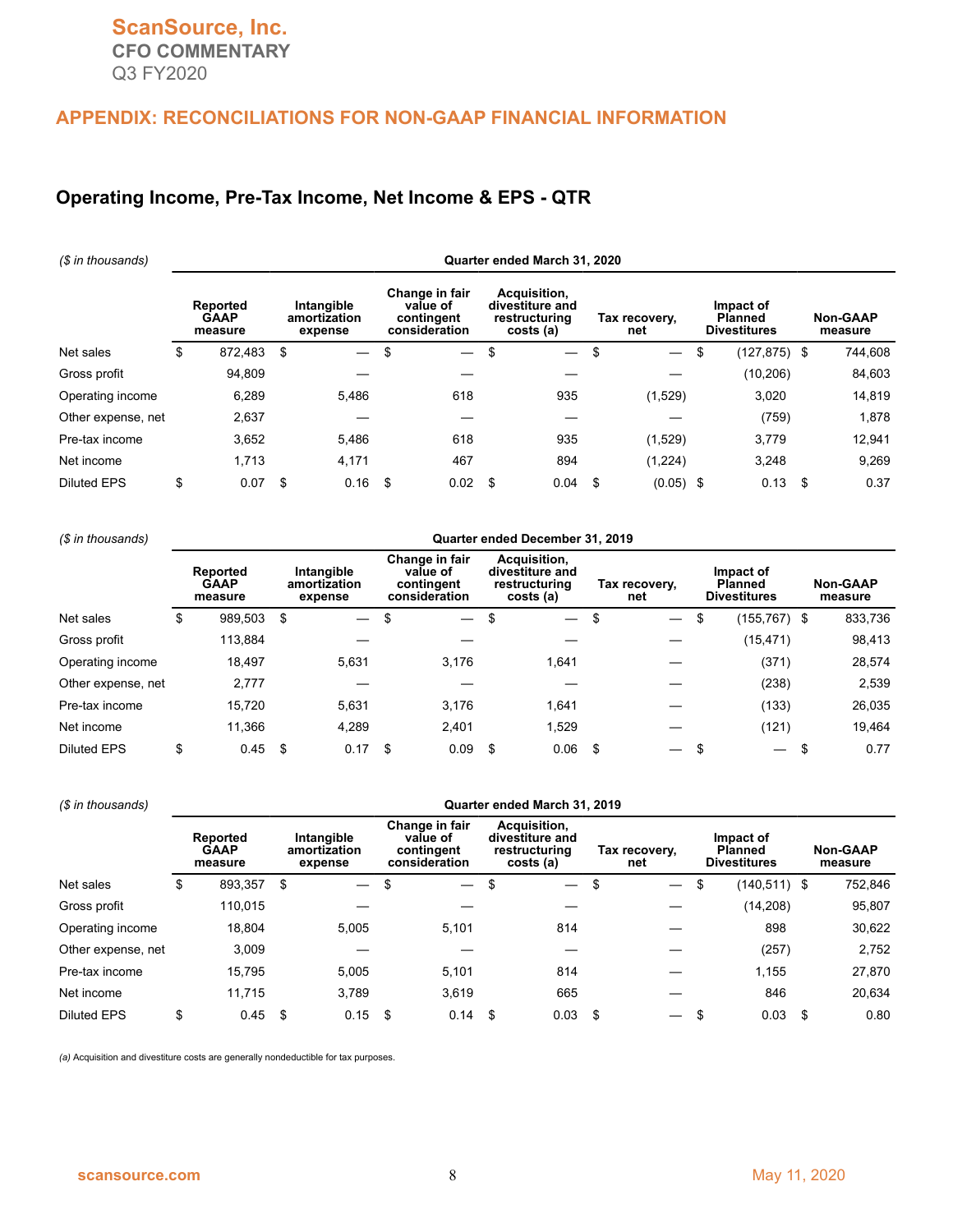#### **APPENDIX: RECONCILIATIONS FOR NON-GAAP FINANCIAL INFORMATION**

#### **Net Sales, Constant Currency and Excluding Acquisitions (Organic Growth) - QTR**

| (\$ in thousands)                                                                                  |    | <b>WW Barcode.</b><br><b>NW &amp; Security</b> |    | <b>WW Comms.</b><br>& Services | <b>Consolidated</b><br>872,483<br>(127, 875)<br>744,608<br>13,328 |  |  |
|----------------------------------------------------------------------------------------------------|----|------------------------------------------------|----|--------------------------------|-------------------------------------------------------------------|--|--|
| For the quarter ended March 31, 2020:                                                              |    |                                                |    |                                |                                                                   |  |  |
| Q3 FY20 net sales, as reported                                                                     | \$ | 583,642                                        | \$ | 288,841                        | \$                                                                |  |  |
| <b>Planned Divestitures</b>                                                                        |    | (94, 424)                                      |    | (33, 451)                      |                                                                   |  |  |
| Q3 FY20 net sales, excluding Planned Divestitures                                                  | \$ | 489,218                                        | \$ | 255,390                        | \$                                                                |  |  |
| Foreign exchange impact (a)                                                                        |    | 3,590                                          |    | 9,738                          |                                                                   |  |  |
| Less: Acquisitions (b)                                                                             |    |                                                |    | (1,677)                        | (1,677)                                                           |  |  |
| Q3 FY20 net sales, constant currency excluding Planned<br>Divestitures and acquisitions (non-GAAP) | S. | 492,808                                        | \$ | 263,451                        | \$<br>756,259                                                     |  |  |
| For the quarter ended March 31, 2019:                                                              |    |                                                |    |                                |                                                                   |  |  |
| Q3 FY19 net sales, as reported                                                                     | \$ | 596,913                                        | \$ | 296,444                        | \$<br>893,357                                                     |  |  |
| <b>Planned Divestitures</b>                                                                        |    | (100, 170)                                     |    | (40, 341)                      | (140, 511)                                                        |  |  |
| Q3 FY19 net sales, excluding Planned Divestitures                                                  | \$ | 496,743                                        | \$ | 256,103                        | \$<br>752,846                                                     |  |  |
| Less: Acquisitions                                                                                 |    |                                                |    |                                |                                                                   |  |  |
| Q3 FY19 net sales, excluding Planned Divestitures and<br>acquisitions (non-GAAP)                   | S  | 496,743                                        | \$ | 256,103                        | \$<br>752,846                                                     |  |  |
| Y/Y % Change:                                                                                      |    |                                                |    |                                |                                                                   |  |  |
| As reported                                                                                        |    | (2.22)%                                        |    | $(2.56)\%$                     | $(2.34)\%$                                                        |  |  |
| <b>Excluding Planned Divestitures</b>                                                              |    | $(1.51)\%$                                     |    | $(0.28)\%$                     | (1.09)%                                                           |  |  |
| <b>Constant currency, excluding Planned Divestitures</b><br>and acquisitions (organic growth)      |    | (0.79)%                                        |    | 2.87%                          | 0.45%                                                             |  |  |

(a) Year-over-year sales growth excluding the translation impact of changes in foreign currency rates. Calculated by translating net sales for the quarter<br>ended March 31, 2020 into U.S. dollars using the weighted-average f

*(b) Reflects a revenue recognition change to a net basis for the intY acquisition.*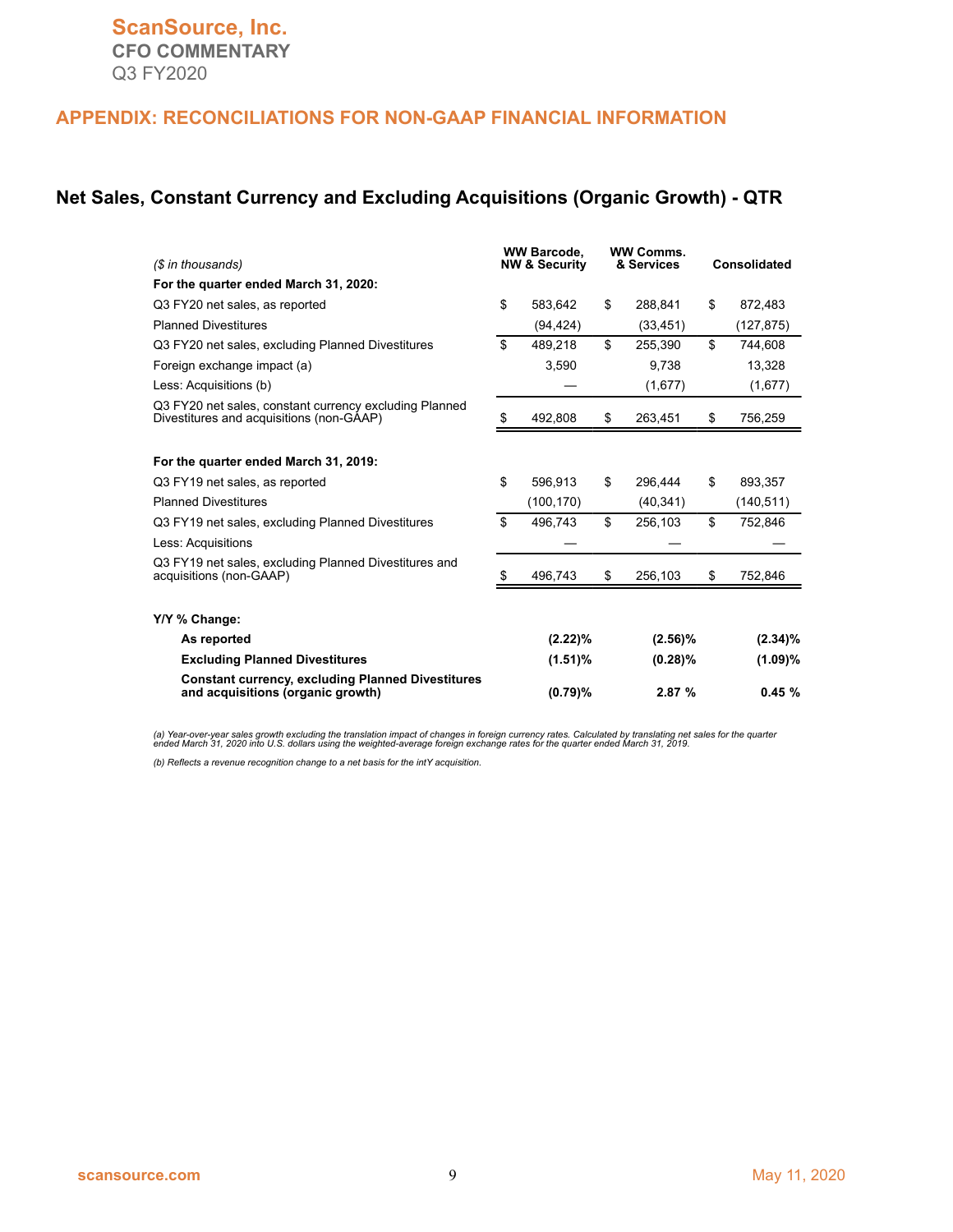## **APPENDIX: RECONCILIATIONS FOR NON-GAAP FINANCIAL INFORMATION**

## **Highlights by Segment - QTR**

| (\$ in thousands)                                  | Quarter Ended March 31, 2020 |                                           |                                       |                                                           |                      |                        |                                                    |     |                            |  |  |  |  |
|----------------------------------------------------|------------------------------|-------------------------------------------|---------------------------------------|-----------------------------------------------------------|----------------------|------------------------|----------------------------------------------------|-----|----------------------------|--|--|--|--|
|                                                    |                              | <b>Reported</b><br><b>GAAP</b><br>measure | Intangible<br>amortization<br>expense | Change in fair<br>value of<br>contingent<br>consideration | Tax<br>recovery, net | Restructuring<br>costs | Impact of<br><b>Planned</b><br><b>Divestitures</b> |     | <b>Non-GAAP</b><br>measure |  |  |  |  |
| Worldwide Barcode, NW & Security:                  |                              |                                           |                                       |                                                           |                      |                        |                                                    |     |                            |  |  |  |  |
| Net sales                                          | \$                           | 583,642                                   |                                       |                                                           |                      |                        | (94, 424)                                          | \$  | 489,218                    |  |  |  |  |
| <b>Gross Profit</b>                                | \$                           | 48,583                                    |                                       |                                                           |                      |                        | (6, 712)                                           | \$. | 41,871                     |  |  |  |  |
| Gross profit margin %                              |                              | 8.32%                                     |                                       |                                                           |                      |                        | 7.11 %                                             |     | 8.56%                      |  |  |  |  |
| Operating income                                   | \$                           | 3,870                                     | 1,968                                 |                                                           | (1, 452)             |                        | 925                                                | \$. | 5,311                      |  |  |  |  |
| Operating income margin %                          |                              | 0.66%                                     |                                       |                                                           |                      |                        | (0.98)%                                            |     | 1.09%                      |  |  |  |  |
| <b>Worldwide Communications &amp;</b><br>Services: |                              |                                           |                                       |                                                           |                      |                        |                                                    |     |                            |  |  |  |  |
| Net sales                                          | \$                           | 288,841                                   |                                       |                                                           |                      |                        | (33, 451)                                          | \$  | 255,390                    |  |  |  |  |
| <b>Gross Profit</b>                                | \$                           | 46,226                                    |                                       |                                                           |                      |                        | (3, 494)                                           | S   | 42,732                     |  |  |  |  |
| Gross profit margin %                              |                              | 16.00%                                    |                                       |                                                           |                      | —                      | 10.45 %                                            |     | 16.73%                     |  |  |  |  |
| Operating income                                   | \$                           | 3,199                                     | 3,518                                 | 618                                                       | (77)                 | 155                    | 2,095                                              | \$  | 9,508                      |  |  |  |  |
| Operating income margin %                          |                              | 1.11%                                     |                                       |                                                           |                      |                        | $(6.26)\%$                                         |     | 3.72%                      |  |  |  |  |

| (\$ in thousands)                                  | Quarter Ended December 31, 2019 |                                           |                                       |                                                           |                      |                        |                                                    |                            |         |  |  |  |  |  |
|----------------------------------------------------|---------------------------------|-------------------------------------------|---------------------------------------|-----------------------------------------------------------|----------------------|------------------------|----------------------------------------------------|----------------------------|---------|--|--|--|--|--|
|                                                    |                                 | <b>Reported</b><br><b>GAAP</b><br>measure | Intangible<br>amortization<br>expense | Change in fair<br>value of<br>contingent<br>consideration | Tax<br>recovery, net | Restructuring<br>costs | Impact of<br><b>Planned</b><br><b>Divestitures</b> | <b>Non-GAAP</b><br>measure |         |  |  |  |  |  |
| <b>Worldwide Barcode, NW &amp; Security:</b>       |                                 |                                           |                                       |                                                           |                      |                        |                                                    |                            |         |  |  |  |  |  |
| Net sales                                          | \$                              | 686,237                                   |                                       |                                                           |                      | —                      | (111, 237)                                         | S                          | 575,000 |  |  |  |  |  |
| <b>Gross Profit</b>                                | \$                              | 60,136                                    |                                       |                                                           |                      |                        | (9,003)                                            | - \$                       | 51,133  |  |  |  |  |  |
| Gross profit margin %                              |                                 | 8.76%                                     |                                       |                                                           |                      |                        | 8.09 %                                             |                            | 8.89%   |  |  |  |  |  |
| Operating income                                   | \$                              | 14,076                                    | 1,968                                 |                                                           |                      | —                      | (735)                                              | - \$                       | 15,309  |  |  |  |  |  |
| Operating income margin %                          |                                 | 2.05%                                     |                                       |                                                           |                      |                        | 0.66%                                              |                            | 2.66%   |  |  |  |  |  |
| <b>Worldwide Communications &amp;</b><br>Services: |                                 |                                           |                                       |                                                           |                      |                        |                                                    |                            |         |  |  |  |  |  |
| Net sales                                          | \$                              | 303,266                                   |                                       |                                                           |                      |                        | (44, 530)                                          | \$                         | 258,736 |  |  |  |  |  |
| Gross Profit                                       | \$                              | 53,748                                    |                                       |                                                           |                      |                        | (6, 467)                                           | -S                         | 47,281  |  |  |  |  |  |
| Gross profit margin %                              |                                 | 17.72%                                    |                                       |                                                           |                      |                        | 14.52 %                                            |                            | 18.27%  |  |  |  |  |  |
| Operating income                                   | \$                              | 5,572                                     | 3,664                                 | 3,176                                                     |                      | 490                    | 364                                                | \$                         | 13,266  |  |  |  |  |  |
| Operating income margin %                          |                                 | 1.84%                                     |                                       |                                                           |                      | –                      | (0.82)%                                            |                            | 5.13%   |  |  |  |  |  |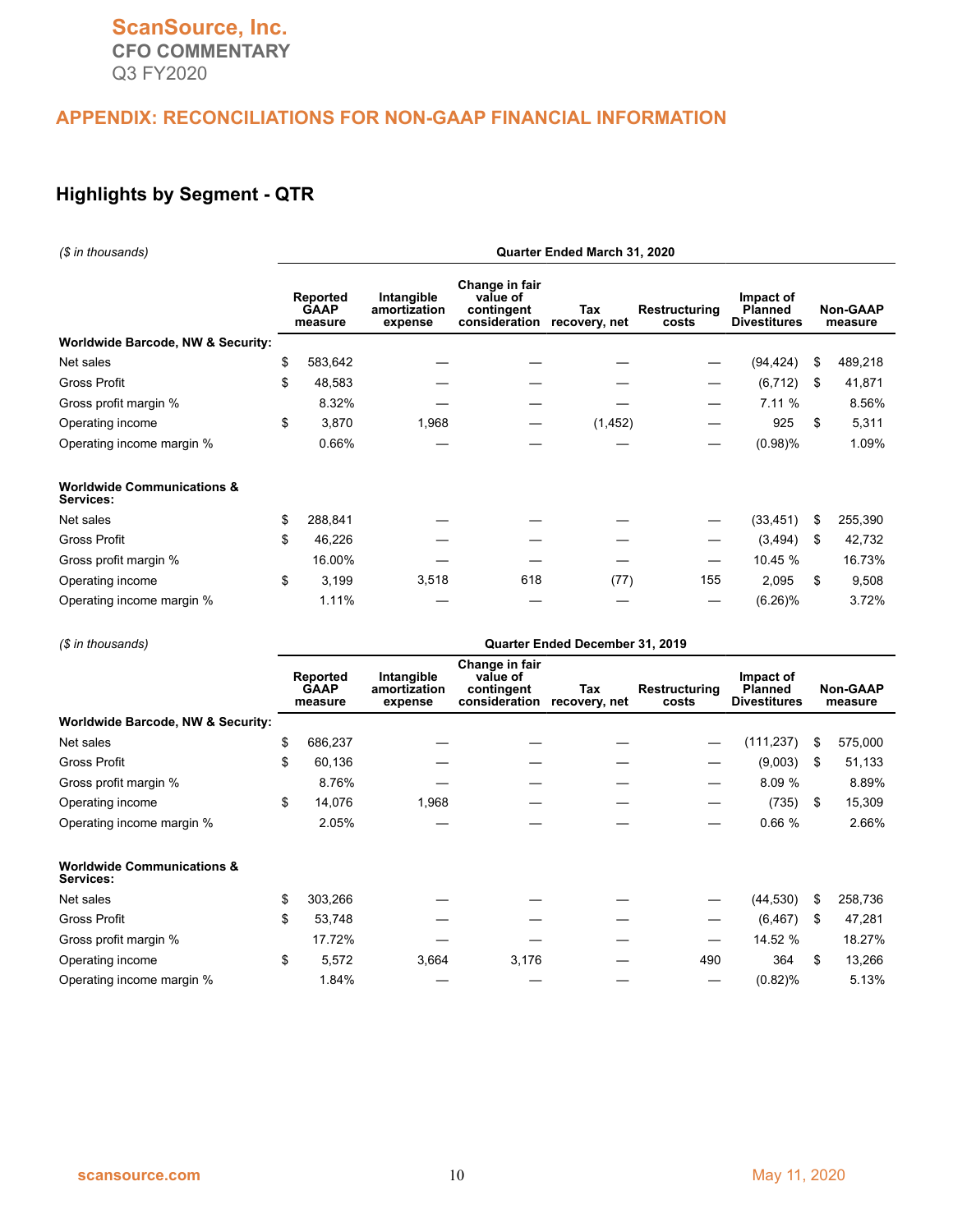## **APPENDIX: RECONCILIATIONS FOR NON-GAAP FINANCIAL INFORMATION**

## **Highlights by Segment - QTR, continued**

| (\$ in thousands)                                  | Quarter Ended March 31, 2019       |                                                                                                                            |       |                        |                                                    |                            |     |         |  |  |  |  |  |
|----------------------------------------------------|------------------------------------|----------------------------------------------------------------------------------------------------------------------------|-------|------------------------|----------------------------------------------------|----------------------------|-----|---------|--|--|--|--|--|
|                                                    | Reported<br><b>GAAP</b><br>measure | Change in fair<br>Intangible<br>value of<br>contingent<br>Tax<br>amortization<br>consideration<br>recovery, net<br>expense |       | Restructuring<br>costs | Impact of<br><b>Planned</b><br><b>Divestitures</b> | <b>Non-GAAP</b><br>measure |     |         |  |  |  |  |  |
| Worldwide Barcode, NW & Security:                  |                                    |                                                                                                                            |       |                        |                                                    |                            |     |         |  |  |  |  |  |
| Net sales                                          | \$<br>596,913                      |                                                                                                                            |       |                        |                                                    | (100, 170)                 | \$  | 496,743 |  |  |  |  |  |
| <b>Gross Profit</b>                                | \$<br>61,563                       |                                                                                                                            |       |                        |                                                    | (8,963)                    | S   | 52,600  |  |  |  |  |  |
| Gross profit margin %                              | 10.31%                             |                                                                                                                            |       |                        | —                                                  | 8.95 %                     |     | 10.59%  |  |  |  |  |  |
| Operating income                                   | \$<br>16,865                       | 1,968                                                                                                                      |       |                        |                                                    | (618)                      | S.  | 18,215  |  |  |  |  |  |
| Operating income margin %                          | 2.83%                              |                                                                                                                            |       |                        | —                                                  | 0.62%                      |     | 3.67%   |  |  |  |  |  |
| <b>Worldwide Communications &amp;</b><br>Services: |                                    |                                                                                                                            |       |                        |                                                    |                            |     |         |  |  |  |  |  |
| Net sales                                          | \$<br>296,444                      |                                                                                                                            |       |                        |                                                    | (40, 341)                  | \$  | 256,103 |  |  |  |  |  |
| <b>Gross Profit</b>                                | \$<br>48,452                       |                                                                                                                            |       |                        | —                                                  | (5, 245)                   | \$  | 43,207  |  |  |  |  |  |
| Gross profit margin %                              | 16.34%                             |                                                                                                                            |       |                        |                                                    | 13.00 %                    |     | 16.87%  |  |  |  |  |  |
| Operating income                                   | \$<br>2,161                        | 3,037                                                                                                                      | 5,101 |                        | 592                                                | 1,516                      | \$. | 12,407  |  |  |  |  |  |
| Operating income margin %                          | 0.73%                              |                                                                                                                            |       |                        | –                                                  | $(3.76)\%$                 |     | 4.84%   |  |  |  |  |  |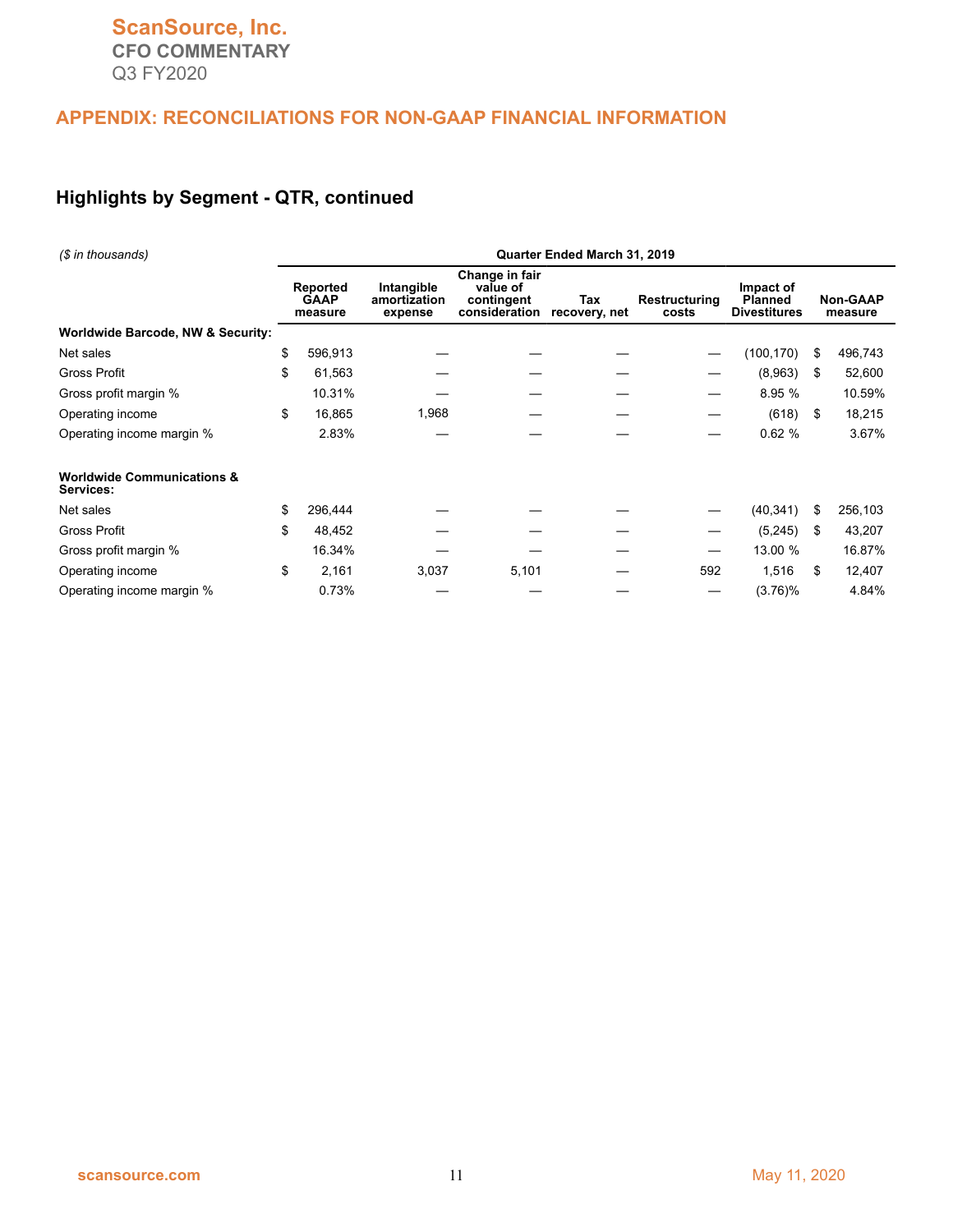#### **APPENDIX: RECONCILIATIONS FOR NON-GAAP FINANCIAL INFORMATION**

#### **Average Return on Invested Capital - QTR**

| (\$ in thousands)                                            | Q3 FY20         | Q2 FY20         | Q1 FY20         | Q4 FY19         |     | Q3 FY19   |
|--------------------------------------------------------------|-----------------|-----------------|-----------------|-----------------|-----|-----------|
| Adjusted return on invested capital (ROIC), annualized (a)   | 6.1%            | 9.9%            | 9.6%            | 11.1%           |     | 11.4%     |
|                                                              |                 |                 |                 |                 |     |           |
| Reconciliation of Net Income to Adjusted EBITDA              |                 |                 |                 |                 |     |           |
| Net income - GAAP                                            | \$<br>1,713     | \$<br>11,366    | \$<br>11,530    | \$<br>11,578    | -\$ | 11,715    |
| Plus:                                                        |                 |                 |                 |                 |     |           |
| Interest expense                                             | 3,421           | 3,751           | 3,792           | 3,966           |     | 3,670     |
| Income taxes                                                 | 1,939           | 4,354           | 4,051           | 4,660           |     | 4,080     |
| Depreciation and amortization                                | 9,539           | 9,700           | 9,189           | 9,053           |     | 9,363     |
| <b>EBITDA</b>                                                | 16,612          | 29,171          | 28,562          | 29,257          |     | 28,828    |
| Adjustments:                                                 |                 |                 |                 |                 |     |           |
| Change in fair value of contingent consideration             | 618             | 3,176           | 2,472           | 3,665           |     | 5,101     |
| Tax recovery, net                                            | (1,529)         |                 |                 |                 |     |           |
| Acquisition and divestiture costs                            | 780             | 1,151           | 757             | 230             |     | 222       |
| Restructuring costs                                          | 155             | 490             | 169             | 483             |     | 456       |
| Impact of Planned Divestitures                               | 3.231           | (870)           | (76)            | 1,449           |     | 854       |
| Adjusted EBITDA (numerator for ROIC) (non-GAAP)              | \$<br>19,867    | \$<br>33,118    | \$<br>31,884    | \$<br>35,084    | \$  | 35,461    |
|                                                              |                 |                 |                 |                 |     |           |
| <b>Invested Capital Calculation</b>                          |                 |                 |                 |                 |     |           |
| Equity - beginning of the quarter                            | \$<br>927,580   | \$<br>905,751   | \$<br>914,129   | \$<br>911,063   | \$  | 899,503   |
| Equity - end of quarter                                      | 897,678         | 927,580         | 905,751         | 914,129         |     | 911,063   |
| Adjustments:                                                 |                 |                 |                 |                 |     |           |
| Change in fair value of contingent consideration, net of tax | 467             | 2,401           | 1,869           | 2,780           |     | 3,619     |
| Tax recovery, net of tax                                     | (1,224)         |                 |                 |                 |     |           |
| Acquisition and divestiture costs                            | 780             | 1.151           | 757             | 230             |     | 222       |
| Restructuring costs, net of tax                              | 114             | 378             | 128             | 342             |     | 334       |
| Tax recovery, net and related interest income, net of tax    |                 |                 |                 | (387)           |     |           |
| Impact of Planned Divestitures, net of tax                   | 3,248           | (121)           | 444             | 3,918           |     | 1,181     |
| Average equity                                               | 914,322         | 918,570         | 911,539         | 916,040         |     | 907,961   |
| Average funded debt (b)                                      | 405,533         | 411,614         | 407,306         | 355,932         |     | 357,443   |
| Invested capital (denominator for ROIC) (non-GAAP)           | \$<br>1,319,855 | \$<br>1,330,184 | \$<br>1,318,845 | \$<br>1,271,972 | \$  | 1,265,404 |

(a) Calculated as net income plus interest expense, income taxes, depreciation and amortization (EBITDA), annualized divided by invested capital for the period. Adjusted EBITDA reflects other<br>adjustments for non-GAAP measu

*(b) Average daily amounts outstanding on short-term and long-term interest-bearing debt.*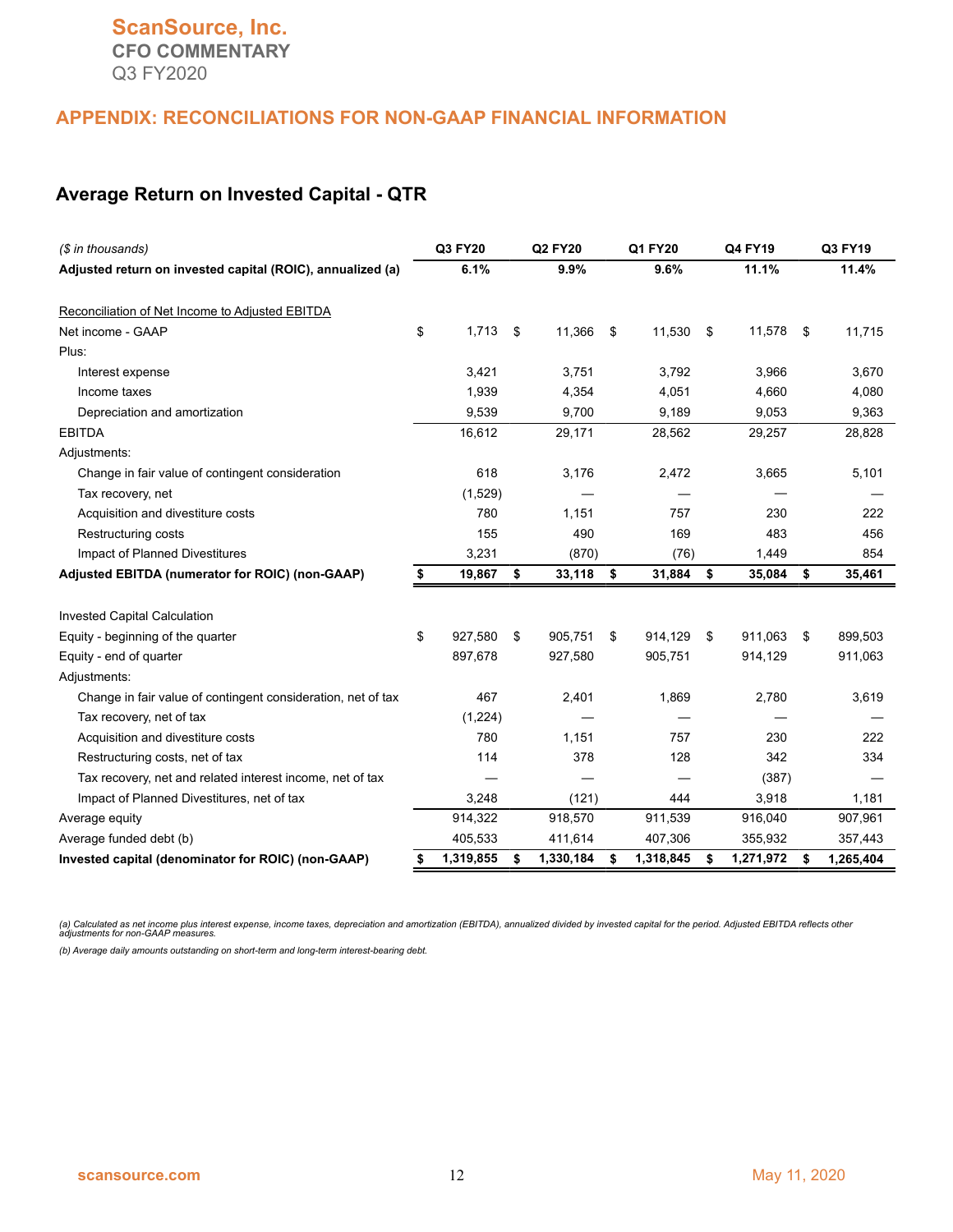#### **APPENDIX: RECONCILIATIONS FOR NON-GAAP FINANCIAL INFORMATION**

#### **Net Debt and EBITDA Metrics**

| (\$ in thousands)                                | Q3 FY20          | Q2 FY20    | Q1 FY20    | Q4 FY19    | Q3 FY19   |
|--------------------------------------------------|------------------|------------|------------|------------|-----------|
| Debt (Q/E)                                       | \$<br>320,596 \$ | 357,745 \$ | 370,330 \$ | 360,506 \$ | 347,672   |
| Less: Cash and cash equivalents (Q/E)            | (34, 596)        | (42,005)   | (25, 877)  | (23, 818)  | (20, 400) |
| Net debt (Q/E)                                   | \$<br>286,000 \$ | 315,740 \$ | 344,453 \$ | 336,688 \$ | 327,272   |
| Reconciliation of Net Income to Adjusted EBITDA  |                  |            |            |            |           |
| Net income - GAAP                                | \$<br>$1,713$ \$ | 11,366 \$  | 11,530 \$  | 11,578 \$  | 11,715    |
| Plus:                                            |                  |            |            |            |           |
| Interest expense                                 | 3,421            | 3,751      | 3,792      | 3,966      | 3,670     |
| Income taxes                                     | 1,939            | 4,354      | 4,051      | 4,660      | 4,080     |
| Depreciation and amortization                    | 9,539            | 9,700      | 9,189      | 9,053      | 9,363     |
| <b>EBITDA</b>                                    | 16,612           | 29,171     | 28,562     | 29,257     | 28,828    |
| Adjustments:                                     |                  |            |            |            |           |
| Change in fair value of contingent consideration | 618              | 3,176      | 2,472      | 3,665      | 5,101     |
| Tax recovery, net                                | (1,529)          |            |            |            |           |
| Acquisition and divestiture costs                | 780              | 1.151      | 757        | 230        | 222       |
| Restructuring costs                              | 155              | 490        | 169        | 483        | 456       |
| Impact of Planned Divestitures                   | 3,231            | (870)      | (76)       | 1,449      | 854       |
| Adjusted EBITDA (non-GAAP)                       | \$<br>19,867 \$  | 33,118 \$  | 31,884 \$  | 35,084 \$  | 35,461    |
| Adjusted EBITDA, TTM (a)                         | 119,953 \$       | 135,548 \$ | 141,533 \$ | 146,549 \$ | 149,660   |
| Net Debt / Adjusted EBITDA, TTM (a)              | 2.4x             | 2.3x       | 2.4x       | 2.3x       | 2.2x      |

*(a) Adjusted EBITDA for the trailing 12-month period*